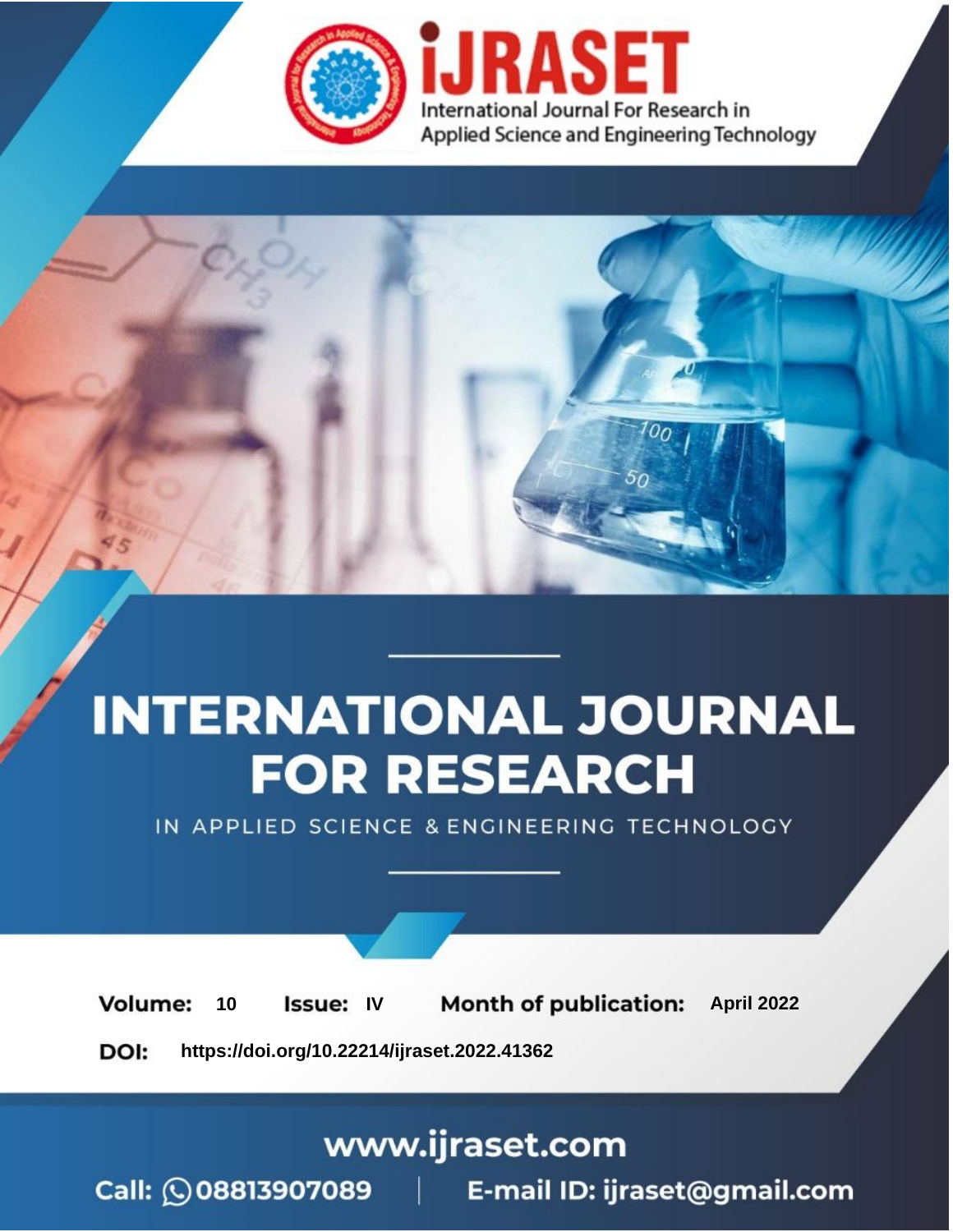### **Performance Analysis of Stock Price Prediction Model using LSTM and BiLSTM**

Minal Chaudhari<sup>1</sup>, Hrutik Mayekar<sup>2</sup>, Abhishek Mishra<sup>3</sup>, Diksha Bhave<sup>4</sup>

*1, 2, 3Student, <sup>4</sup>Assistant professor, Department of Computer Engineering, Shivajirao S Jondhale College of Engineering, Dombivli*

*Abstract: In the world of market price prediction, price prediction plays an important role in terms of providing investors with an opportunity to reduce risk while making a profit. A successful prediction model has the potential to have a significant impact on industry. For prediction, researchers use a variety of methods. We used two recurrent neural network models in our research: long short term memory and bidirectional long short term memory network model. This model can assist in determining the first accurate stock price with high accuracy.*

*Keywords: LSTM, Bi-LSTM, RNN, Deep learning, Stock price prediction*

#### **I. INTRODUCTION**

In a given stock market of a country, there may be many sites (stock exchanges) for buying and selling; in simple combinations of exchanges, it is referred to as a stock market. The stock market is critical in a free democratic economy because it allows every investor to participate. Stock can be trade only after listing on market through IPO. Anyone who wants to trade must have a Demat account with one of our affiliated partners. When dealing with massive datasets, recurrent neural networks (RNN) are a good choice for forecasting stock prices. When the market is volatile, certain patterns emerge that may be discovered by developing learning models utilising machine learning, deep learning, and other techniques. This model may be trained further to find the predicted price of a stock, which will assist individuals in avoiding dangers. Forecasting is accomplished by the use of recurrent neural network techniques such as LSTM and BI-LSTM, which are trained on historical data from a diverse set of stocks. In this study, we examined the performances of the LSTM and BI-LSTM approaches in terms of how they produce results for certain stocks in order to identify the optimal algorithm with high accuracy.

#### **II. LITERATURE SURVEY**

In paper [1] *M Umer Ghania, M Awaisa and Muhammad Muzammula* the main objective is to predict future stock market comfortably so the common people can participate in the growth of nation easily by comparing the growth of market and predicted growth of market.They had used 3 month moving average for accurate prediction of dataset.They also used linear regression which is best for separable data.This paper also describes

In paper [2] *Mehar Vijha , Deeksha Chandolab, Vinay Anand Tikkiwalb, Arun Kumarc* have largely focuses on closing price of particular stock in the stock market. They had used ANN as its good method for predicting next day closing price of stock and also good for comparative analysis.Random Forest technique is also implemented as it is comfortable with comparative analysis.

In paper [3] ,*V Kranthi Sai Reddy* they had collected the data from different global financial markets using machine learning for forecasting index stocks.They mostly focused on SVM technique as they have a large dataset to train.

In paper[4] *Faisal Momin, Sunny Patel, Kuldeep Shinde, Prof. A. C. Taska* system predicts stock price using a back propagation neural network algorithm and optimises this using gradient descent on stock price.This paper also focuses largely on data preprocessing.

In paper [5] *Raghav Nandakumar, Uttam Raj K R, Vishal R, Y V Lokeswari ,*LSTM which is one of the best methods to handle noise and continuous value.Here the more the data the better will be performance of model and also accuracy is also good*.*

In paper[6], *Huicheng Liu used* a Attention-based LSTM model(At-LSTM) to predict the directional movements of S & P 500 companies stock price using financial news titles. Financial news motivates people to buy or sell thus making the prediction quite predictable

### *A. LSTM(Long Short Term Memory)*

#### **III. METHODOLOGY**

LSTM(Long Short Term Memory) is the upgraded version of RNN(Recurrent Neural Network).It has the strength to learn longterm dependencies that were not possible in RNN. LSTM is designed to solve long-term dependency problems. It can remember and forget desired information according to need.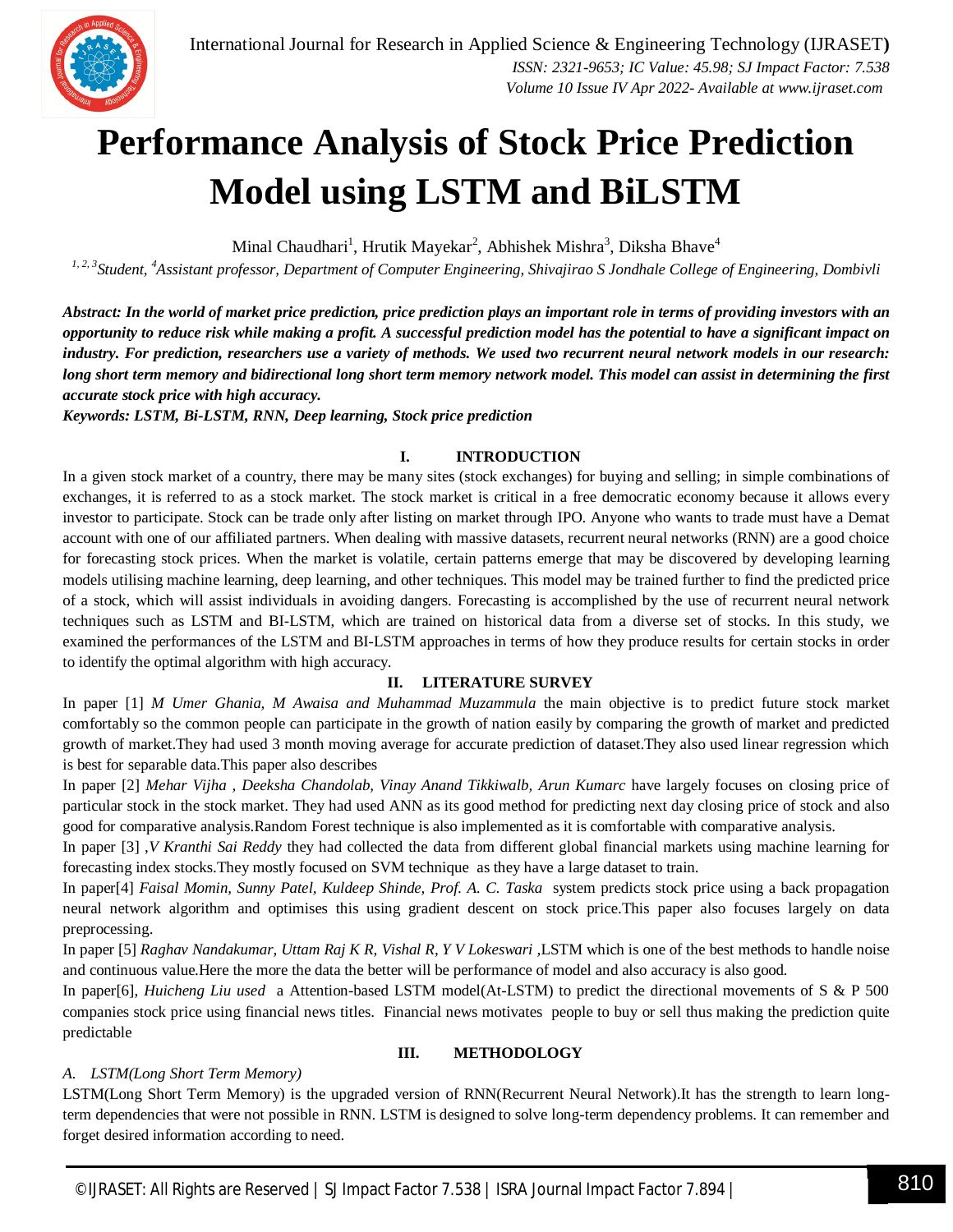

International Journal for Research in Applied Science & Engineering Technology (IJRASET**)**  *ISSN: 2321-9653; IC Value: 45.98; SJ Impact Factor: 7.538 Volume 10 Issue IV Apr 2022- Available at www.ijraset.com*

It runs on model named cell states which have three dependencies which are as follows:After the previous time step, the information is stored in memory. Similar to the previous cell output state.New information must be stored in the memory.

#### *B. BiLSTM(Bidirectional Long Short Memory)*

BiLSTM (Bidirectional Long Short Memory) refers to RNN that runs in both directions, such as forward as well as backward. In this, your input can run from past to future as well as from future to past. BiLSTM increases the availability of information to a particular state. These types of networks are widely used for text classification and forecasting things.



#### **IV. IMPLEMENTATION**

Fig 1. System design

To begin, data is gathered from various sources on the internet, including sites such as Kaggle and Yahoo Finance. These data include information about a specific stock, such as its open high, open low, closing, date, and volume. This dataset is in numerical format, and the file extension is CSV. The dataset is then normalised for further use, with a min-max max scaler used to fit the data set to the process line. After the data has been normalised, it is taken for preprocessing, where the dataset is split so that the models can use it. The dataset is designed for training because it is a critical component of the process. The dataset is crafted for training because it is a critical component of the process. The data set we use can be modified to meet the needs of the user, whether he has 30 days of stock movement, 3 months, or even a year of movement. To improve the model's accuracy, we must run it through several simulation models. However, such a process requires more time and costs more money. However, we require a more precise estimation that is not time-consuming. Now we must put both the LSTM and BiLSTM models to the test.Lstm has three major stages: cell state, hidden state (where previous output is stored), and current step (where current time input is stored). To control the flow of data, LSTM employs gates. Our data first goes to a state where it decides on useful data for the next process, after which it will learn a gate where it will combine existing short-term memory and the data input, and after applying its mathematical operations, it learns information. Then it enters the forget state, which causes unnecessary information to be released. Then there's the remembering and using a gate.Remember a gate is the result of combining the outputs of the learn and forget gates. We get our new short-term memory from the use gate. BiLSTM is nothing more than two runs that were combined to form a new network that can perform forward and backward operations at any time. The dataset we enter moves in two directions: from the past to the future and from the future to the past. In any given situation, the Bilstm model performs well.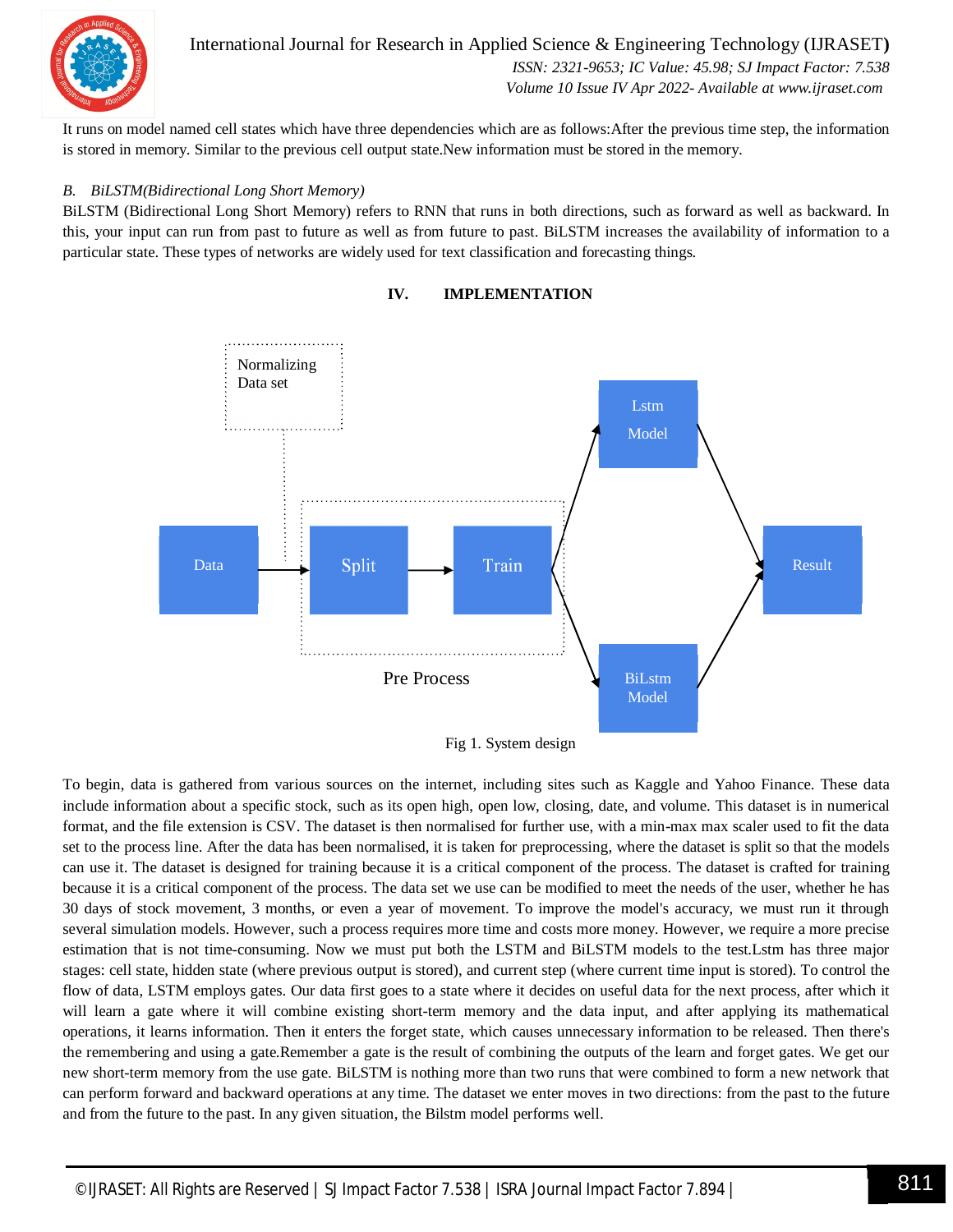

| <b>STOCK</b><br><b>NAME</b> | <b>LSTM</b>     |              | <b>BILSTM</b>   |              |
|-----------------------------|-----------------|--------------|-----------------|--------------|
|                             | <b>ACCURACY</b> | <b>ERROR</b> | <b>ACCURACY</b> | <b>ERROR</b> |
| AMD                         | 95.3            | 0.00601      | 96.7075         | 0.00303      |
| <b>FB</b>                   | 95.59           | 0.00490      | 87.9869         | 0.00284      |
| <b>TSLA</b>                 | 95.19           | 0.00794      | 82.7913         | 0.00808      |
| <b>TWTR</b>                 | 96.57           | 0.00289      | 88.5779         | 0.00715      |
| <b>MONDY</b>                | 95.42           | 0.00514      | 95.2061         | 0.00405      |

#### **V. RESULT ANALYSIS**

Table 1. Result Comparison

Here is a comparison of the results of two deep learning models, LSTM and BiLSTM. When comparing, three factors are taken into account: time, accuracy, and error. The data set used for comparison consists of 30 days of each stock. We used more than 50 stocks to train our model, and we trained it for more than 45 days to improve the model's training.The average accuracy for the LSTM model is 95.90, while the average accuracy for the BILSTM model is 93.30, indicating that the LSTM model is far superior to the BILSTM model in terms of accuracy.Furthermore, the time required for the Lstm model is greater than that required for the bi lstm.The average time required for Lstm is 4.2 and for BiLstm is 3.5, but this is irrelevant if the prediction is correct.

#### **VI. CONCLUSION**

According to the findings of our research, the technology we use today is far more advanced in terms of providing a solution, and technologies such as deep learning are assisting people in revolutionising the traditional method. It is clear that the use of deep learning-based RNN methods is assisting in making stock price prediction even better than other modes. Lstm and bi lstm are both self-sufficient in terms of prediction, but the study shows that LSTM is superior in terms of accuracy. The LSTM Model can be further customised based on the user's preferences. In many cases, Lstm is far superior in terms of providing a solution.We intend to create a one-stop for analysts and traders in the future.

#### **REFERENCES**

- [1] MUmerGhania , M Awaisa and Muhammad Muzammula "Stock Market Prediction Using Machine Learning(ML) Algorithms", 2019
- [2] Mehar Vijha , Deeksha Chandolab, Vinay Anand Tikkiwalb, Arun Kumarc "Stock Closing Price Prediction using Machine Learning Techniques", 2019
- [3] V Kranthi Sai Reddy "Stock Market Prediction Using Machine Learning", 2018
- [4] Faisal Momin,Sunny Patel,Kuldeep Shinde,Prof.A.C.Taskar "Stock market prediction using machine learning approach", 2019
- [5] Raghav Nandakumar, Uttam Raj K R, Vishal R, Y V Lokeswar "Stock Price Prediction Using Long Short Memory", 2018
- [6] Huicheng Liu "Leveraging Financial News for Stock Trend Prediction with Attention-Based Recurrent Neural Network",2018